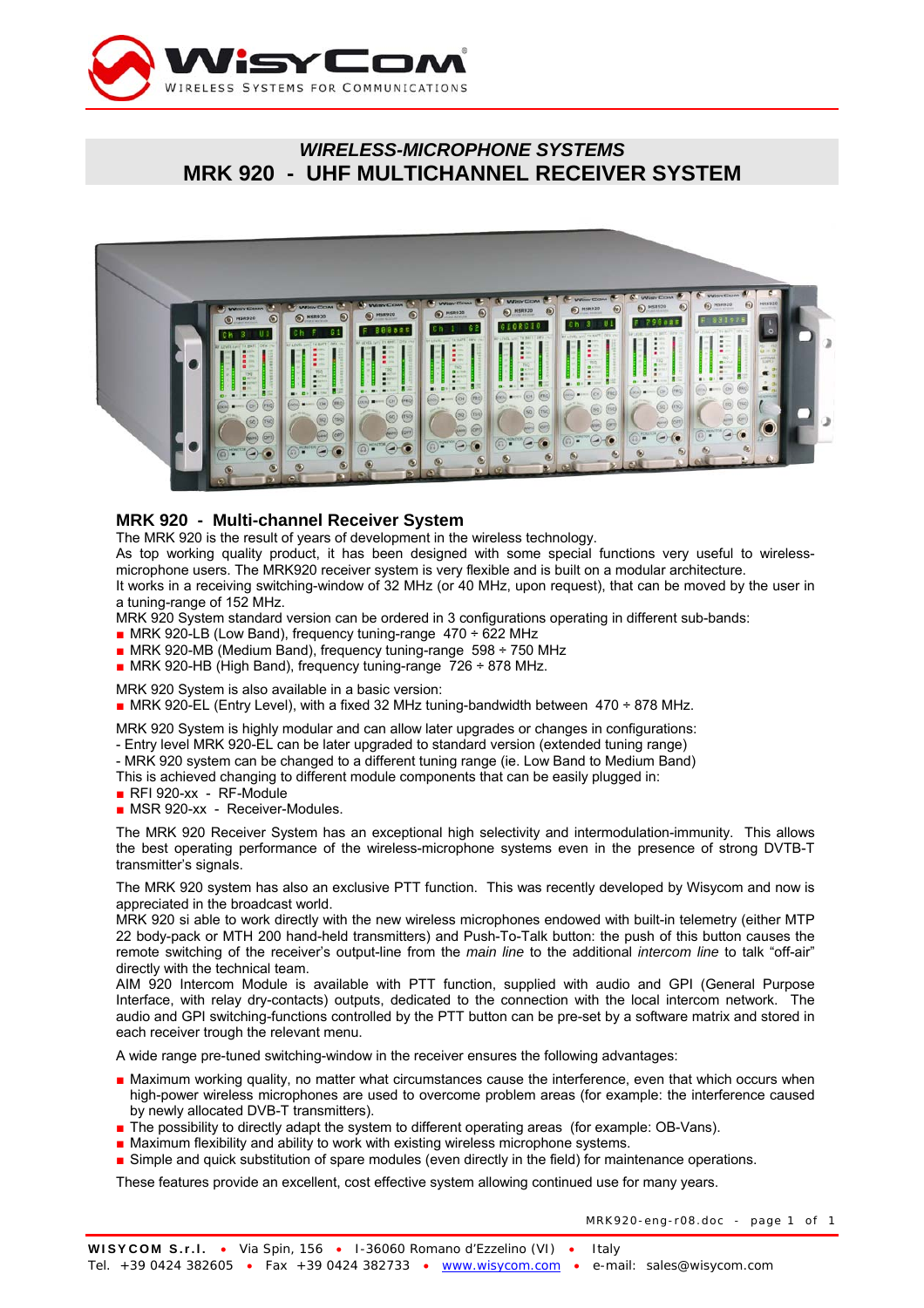

Rack-frame's front-panel can host the following modules:

### **MSR 920 - Receiver Modules**

Depending on the user's needs, two types of Receiver Modules can be supplied:

- MSR 920-xB, with a 152 MHz tuning-bandwidth.
	- Available in 3 options covering the following UHF sub-bands:
	- $\blacksquare$  MSR 920-LB (Low Band), frequency tuning-range 470 ÷ 622 MHz
	- $\blacksquare$  MSR 920-MB (Medium Band), frequency tuning-range 598  $\div$  750 MHz
	- MSR 920-HB (High Band), frequency tuning-range 726 ÷ 878 MHz.
- ⇒ MSR 920-EL (Entry Level), with a fixed 32 MHz tuning-bandwidth between 470 ÷ 878 MHz.

The MRK920 Receiver System has been developed in order to support a high number of working functions, that are set either directly on the front panel of every MSR 920 Receiver Module or by a PC connected to the system via Ethernet. We developed an intuitive and easy-to-operate front-panel, able to simplify and speed up programming of each single Receiver Module, avoiding mistakes (even in emergency circumstances or by inexperienced personnel).

On the front-panel you can see, clearly and all at the same time, several operating parameters:

- $\blacksquare$  the RF-signal levels (in  $\blacksquare$ ) of both A and B antenna-inputs, with LED bar graphs;
- the instant indication of the strongest antenna input, controlled by the diversity circuit;
- the operating state of the tone-squelch circuit and of the PTT mode;
- the modulation's deviation (in % referred to the nominal value), with the multicoloured LED bar-graph provided with a peak-hold function (can be switched off);
- the PTT function circuit status (it indicates the PTT activation of the "main line" output, of the "intercom line" output and of the "GPI output");
- $\blacksquare$  the transmitter's battery charge status (100% 75% 50% 25% 12,5%);
- the indication of the 1 KHz calibration AF tone (if switched on) on the related audio line output.

The MSR 920 Receiver Module includes a large display easily and quickly configurable with the related "functionbuttons", for the direct setting of the most important operating functions.

Each parameter (to be pre-set) can be recalled pushing the relevant push-button (used parameters only are gathered under the "OPT" push-button). Once recalled, the parameter to be modified has to be confirmed by pushing the "push to select" rotary-knob, and then modified rotating the same selector. The pre-set value is displayed on the large matrix-point display on the front-panel.

Using function button each receiver module can be configured with the following pre-set parameters:

#### **CH** - channel number and the related group

After pushing, the display can show: Ch x Gyy or Ch x Uyy.

**Ch X** is the channel-number, where **X** is a digit between 0 to 9 and A to F

**Gyy** is the "standard" group, where **yy** is a number between 1 to 16

**Uyy** is the "user" group, where **yy** is a number between 1 to 16

Using the rotary-knob (by pushing it and then rotating it) it will be modified at first the **Ch** number and subsequently the **Gyy** and **Uyy** group number.

Note 1: in order to avoid any operator's mismatch, the frequencies of the **Gyy** "standard" groups **can not** be modified by the front-panel keyboard, but only by means of the pc and remote-control-software.

Note 2: in order to avoid any operator's mismatch, if it has been selected a frequency that is outside the pre-set 32 MHz switching-window, the **CH** display shows a blinking **LOW** or **HIGH** word.

#### **FRQ - receiver operating frequency**

After pushing, the display can show : **X MMMkkk** 

**X** is the channel-number used at that time

**MMMkkk** is the channel-frequency, displayed in MHz and KHz

Using the rotary-knob (by pushing it and then rotating it) it will be modified at first the MHz value and subsequently the KHz value.

Note: in order to avoid any operator's mismatch, the frequency of the **Gyy** "standard" groups **can not** be modified by the front-panel keyboard, but only by means of the pc and remote-control-software.

MRK920-eng-r08.doc - page 2 of 2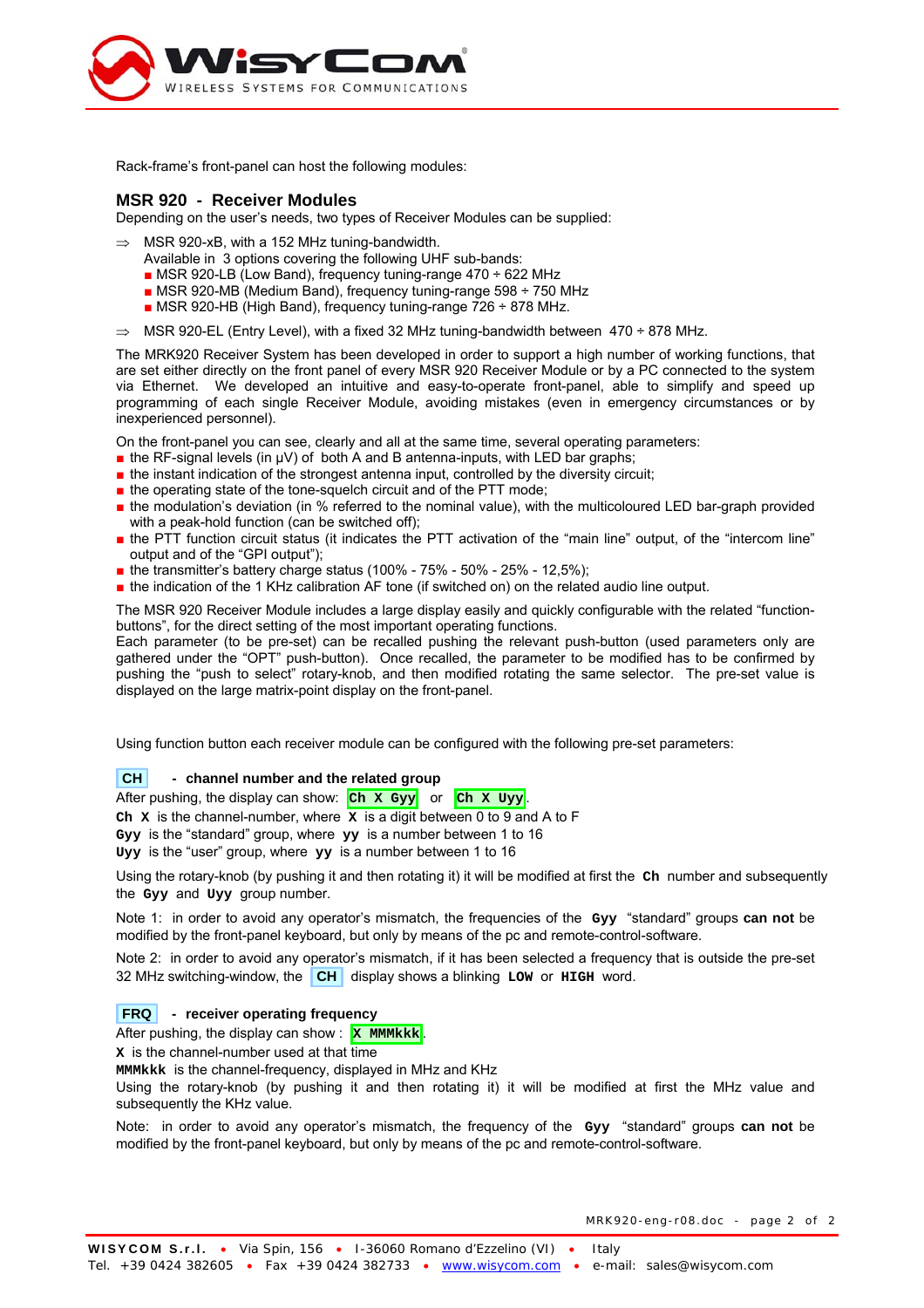

### **SQ** - threshold level of the analog squelch circuit (in  $\mu$ V)

After pushing, the display can show:  $\frac{sq}{sq}$  **Sq**  $\frac{sq}{sq}$  xxx $\frac{w}{q}$  ( xxx is the threshold value in  $\mu V$ ). Using the rotary-knob (by pushing it and then rotating it) the threshold value of the analogue squelch will be modified.

The optimum threshold value depends on the level of the environmental RF noise captured by the antennas.

### **TSQ** - **tone-squelch and PTT functions**

| After pushing, the display can show: $TSQ$ OFF or $TSQ$ ON or $TSQ$ PTT or PULSE <sup>*</sup> . |  |  |  |  |
|-------------------------------------------------------------------------------------------------|--|--|--|--|
|-------------------------------------------------------------------------------------------------|--|--|--|--|

**TSQ OFF** means that the tone-squelch circuit is inoperative

- **TSQ ON** means that the receiver will open the AF main output when the special digitally modulated sub-carrier of the Wisycom transmitters is correctly received
- **TSQ PTT** means that in the receiver has been activated the PTT function; consequently the AF "main" and "intercom" outputs and the GPI output are working according to the pre-setting of the "PTT matrix" done by means of the optional remote-control-software.
- **PULSE** means that the receiver can decode the transmitter's battery charge status if it works based on impulse data coding. Tone squelch function is disabled and works as "TSQ OFF". *(\* available only with "DBS" option installed).*

### **NAME** - **name assigned to the receiver module**

After pushing, the display shows the name assigned to the RX module.

Using the rotary-knob (by pushing it and then rotating it, character after character) you can change the name (8 characters max.).

### **OPT** - **optional functions and pre-settings**

In the sub-menu you can pre-set the following parameters and functions:

- **PK HOLD** indicates the display time mode of the AF bar-graph. By pushing and rotating the rotary-knob, you can set either the **PEAK OFF** or **PEAK ON** modes. **CAL TONE** the receiver can generate a 1KHz test tone, that will be injected in the AF main line (and in the intercom line too, as pre-set by the remote-control-software). By pushing and rotating the rotary-knob, you can set either the **TONE OFF** or **TONE ON** status. **FieldRec** the receiver itself (even without any pc-connection) can carry-out a coverage test of the stage. By pushing once the rotary-knob, the display shows **RecSTART**. A next pushing on the rotary-knob set the receiver to measure continuously the present fieldstrength (while the operator make a walk on the set) and to display its max and min limits on the left ("A") bar-graph. A next pushing provoke the **Rec STOP** condition, so the signal strength limits (during the walk) can be carefully evaluate. With a further pushing (**Rec EXIT**) the receiver go back on the standard conditions. **NOISE RD** on the receiver it is possible to set different noise-reduction modes, that you can select by pushing
- and rotating the rotary-knob:
	- **ENR =** the noise-reduction mode used actually by Wisycom.
		- (It is completely equivalent to the HyDynPlus mode.)
	- **NR =** an old noise-reduction mode, still employed in some radio-mics used in the musical market.
	- **None =** The noise-reduction circuit is switched off.
- **TEMP °C** by pushing once the rotary-knob, the display shows the temperature of the internal board of the receiver module. For instance: **T 437 °C**
- **FW. REL.** by pushing once the rotary-knob, the display shows the firmware release actually stored in the receiver. For instance: **FW 2.00E**

**RANGE RX** by pushing once the rotary-knob, the display shows the frequency limits (in MHz) of the pre-tuned switching-window of the receiver module. The working switching-window (32 or 40 MHz) of the complete MRK 920 Receiver System (except

for the EL version) can be moved across the whole tuning-range (152 MHz) by means of the rotary selector, situated on the panel of the RFI920-xB Filter/Amplifier Module, or through the remotecontrol-software.

**RANGE RF** by pushing once the rotary-knob, the display shows the frequency limits (in MHz) of the whole tuning-range of the complete MRK920 Receiver System.

MRK920-eng-r08.doc - page 3 of 3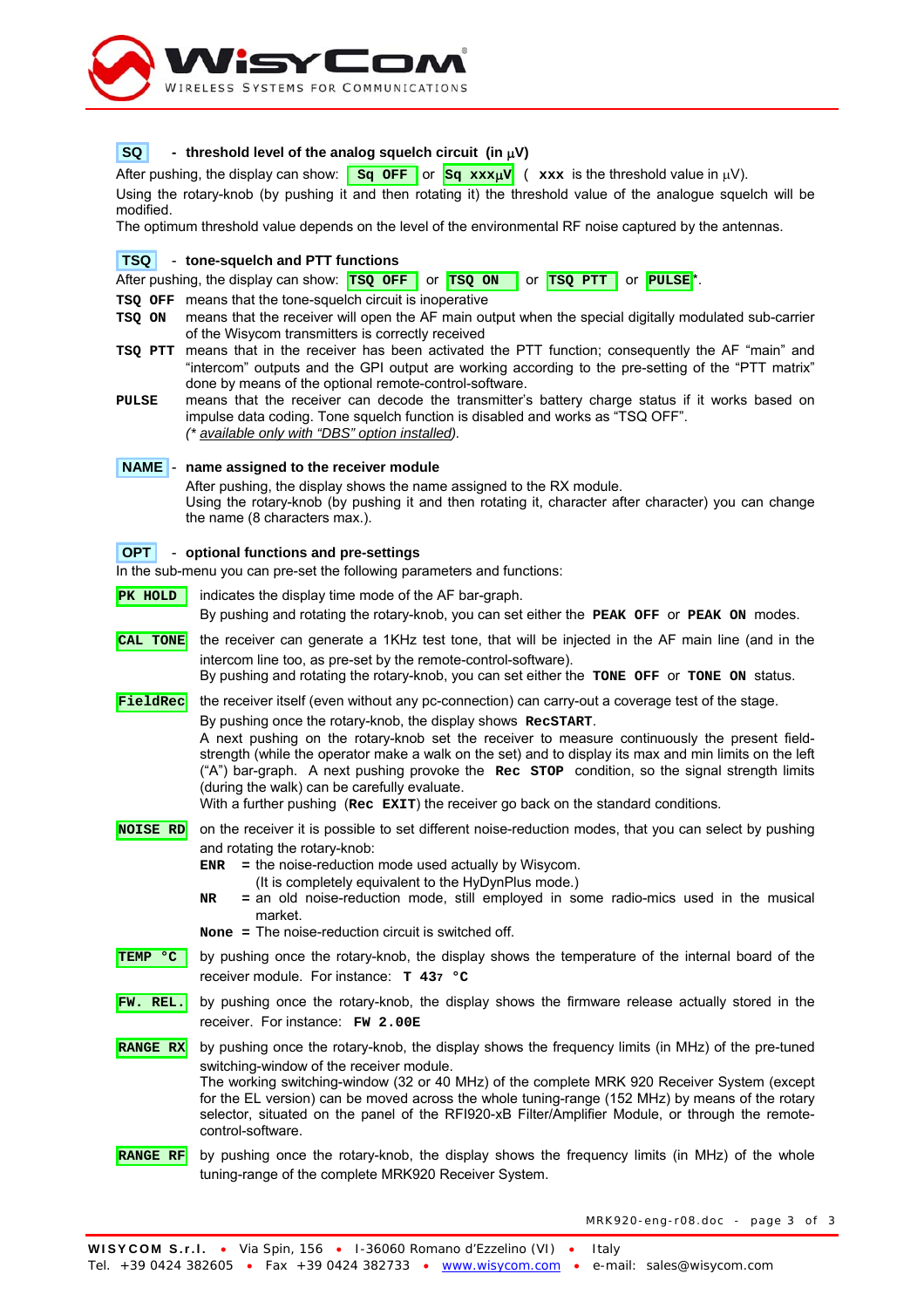

**InitDisp** allows to set the parameter displayed as first, when the receiver system has just switched on. You can select between following initial displays: **NAME** or **CHANNEL** or **FREQ**.

MRK920-eng-r08.doc - page 4 of 4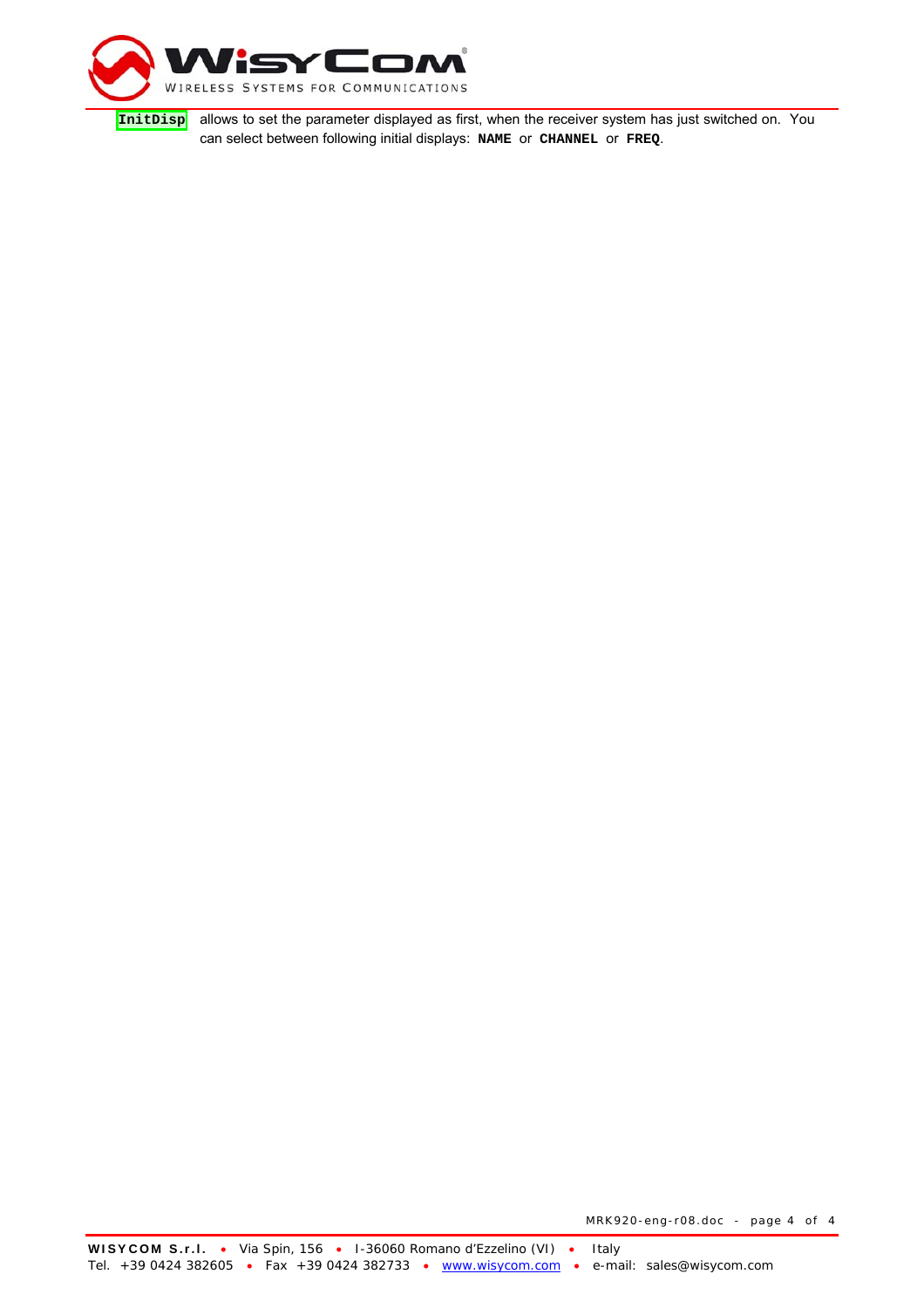

Besides the above function-buttons, the MSR920 Receiver Module performs also the following push-buttons:

 **LOCAL** allows the operator to hold the control of the receiver through the front-panel, when the unit has been operated by the pc and remote-control-software and consequently the **REMOTE** red light is on. **Headphones push-button**  once pushed, the push-button with the "headphones icon" allows the monitoring of the AF output of the receiver through the general monitor output, endowed with  $\frac{1}{4}$ " (6.3 mm) stereo jack plug and placed on the front panel of the "Rack Frame Control Module". When the receiver's monitor output is activated on the general monitor output, the **MONITOR** red light is on. **Volume push-button** the push-button with the "volume icon" is correlated with the secondary AF monitor output, placed on the receiver's front panel and endowed whith 3.5 mm jack plug. Once pushed, on the display appears the monitor volume menu, that allows the volume adjustment of the secondary

#### **Rack Frame Control Module** (on the right side of the rack's front-panel) From its front-panel, the following controls can be operated and monitored (from up to down):

#### **MAINS SWITCH**

#### **POWER SUPPLY MONITORING**

They are two signalling Leds for the Power Supply Modules **PS1** and **PS2**. When is lighting, each green Led confirms that the relevant Power Supply Module is right working.

monitor output through the rotary-knob.

#### **ANTENNA SUPPLY SWITCHES AND MONITORING**

The power for each "**A**" and "**B**" antennas can be separately switched On/Off by means of the relevant switches. Both powering circuits are self-protected against short-circuit and over-voltages.

The Wisycom ABN10-32 Active Antenna is endowed with an filter/amplifier module, that is connected on the circuit through a couple of RF relais. Therefore, when not-powered, the active antenna works as a normal passive antenna.

When an antenna-switch is turned on, the relevant **V** and **I** green Leds allow to monitor the right working of the coax line:

- ⇒ The **V** Led is lighting when the power for the antenna is present on the receiver's RF input connector: this means that the coax cable is not short-circuit.
- ⇒ The **I** Led is lighting when the absorbed current is right for at least a connected antenna: this means that the coax cable is not interrupted.

#### **HEADPHONE CONNECTOR AND VOLUME CONTROL**

There is a AF monitor general output, with a  $\frac{1}{4}$ " (6.3 mm) stereo jack plug and volume control. The audio output of each receiver (one at a time) can be monitored through this output, pushing the relevant **MONITOR** pushbutton with the "headphones icon" placed on the receiver's front panel.